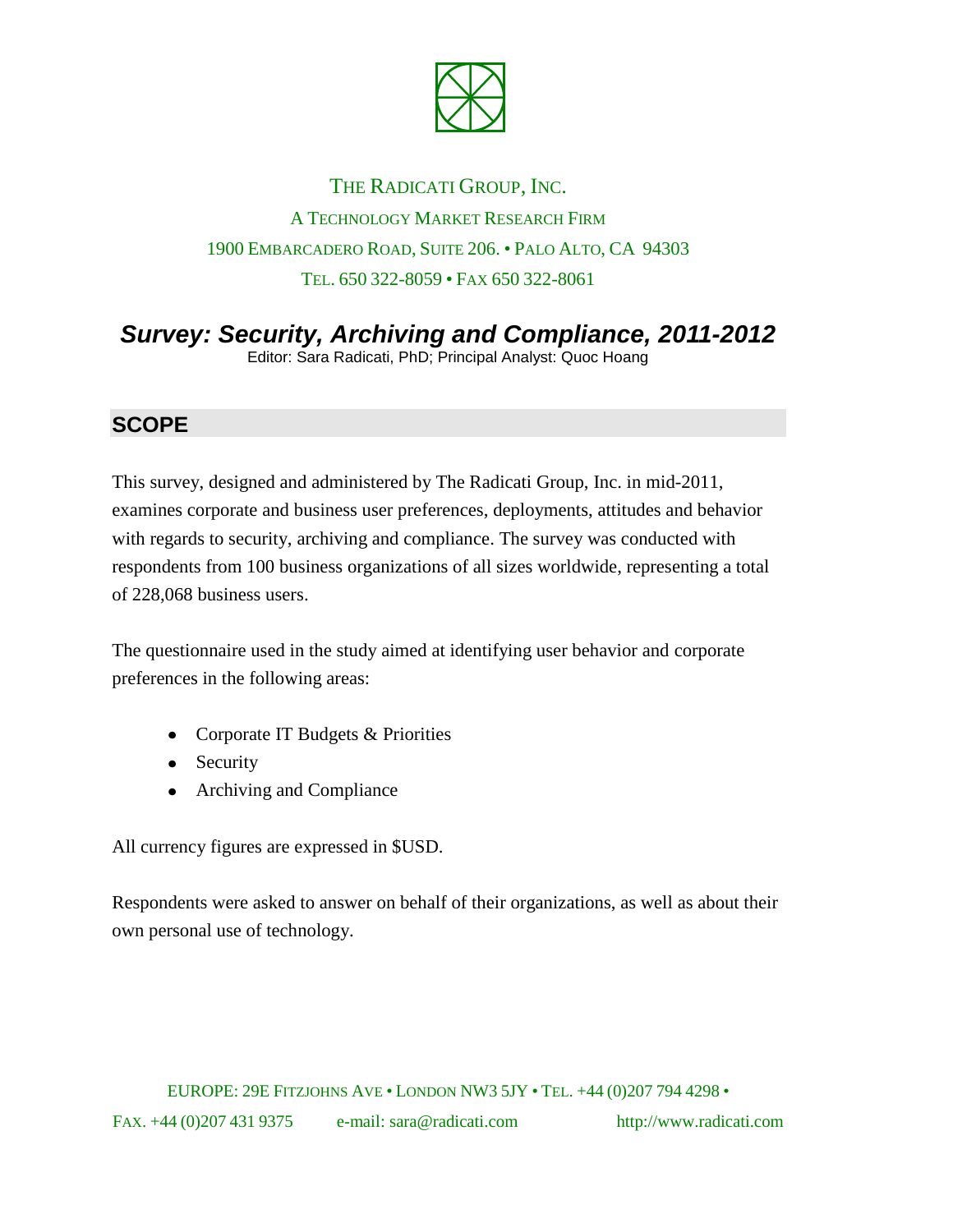Throughout this report we use the terms "business", "organization" and "company" interchangeably. Government and Education are considered businesses for the purposes of this report.

### **METHODOLOGY**

The data and analysis contained in this study is based on primary research in the form of data collected from a specifically designed online questionnaire which was administered by to survey respondents worldwide in mid-2011.

Experienced analysts from The Radicati Group, Inc. collected and analyzed the data. Respondents included many high level IT executives, vice presidents, directors, network administrators, messaging architects, systems managers, systems engineers, and other corporate decision makers. Survey responses were collected from companies of all sizes, in various industries, worldwide.

## **EXECUTIVE SUMMARY**

- This survey was used to understand corporate deployment, preferences and user attitudes with regards to security, archiving  $&$  compliance. The survey was administered to 100 organizations worldwide ranging in size from SMBs to Large organizations with a total of 228,068 business users.
- Over a third of respondents indicated that their IT budget increased from 2010 to 2011. This shows a healthy level of IT spending despite lingering economic concerns. In part, we believe this is a reprise of IT investments that may have been put on hold or slowed down in previous years.
- "Improving Security" was the top IT priority with survey respondents in 2011. This was followed by "Moving to Cloud Services" and "Reducing IT Costs". While respondents are clearly motivated to reduce or contain costs, security continues to be the highest priority for most organizations.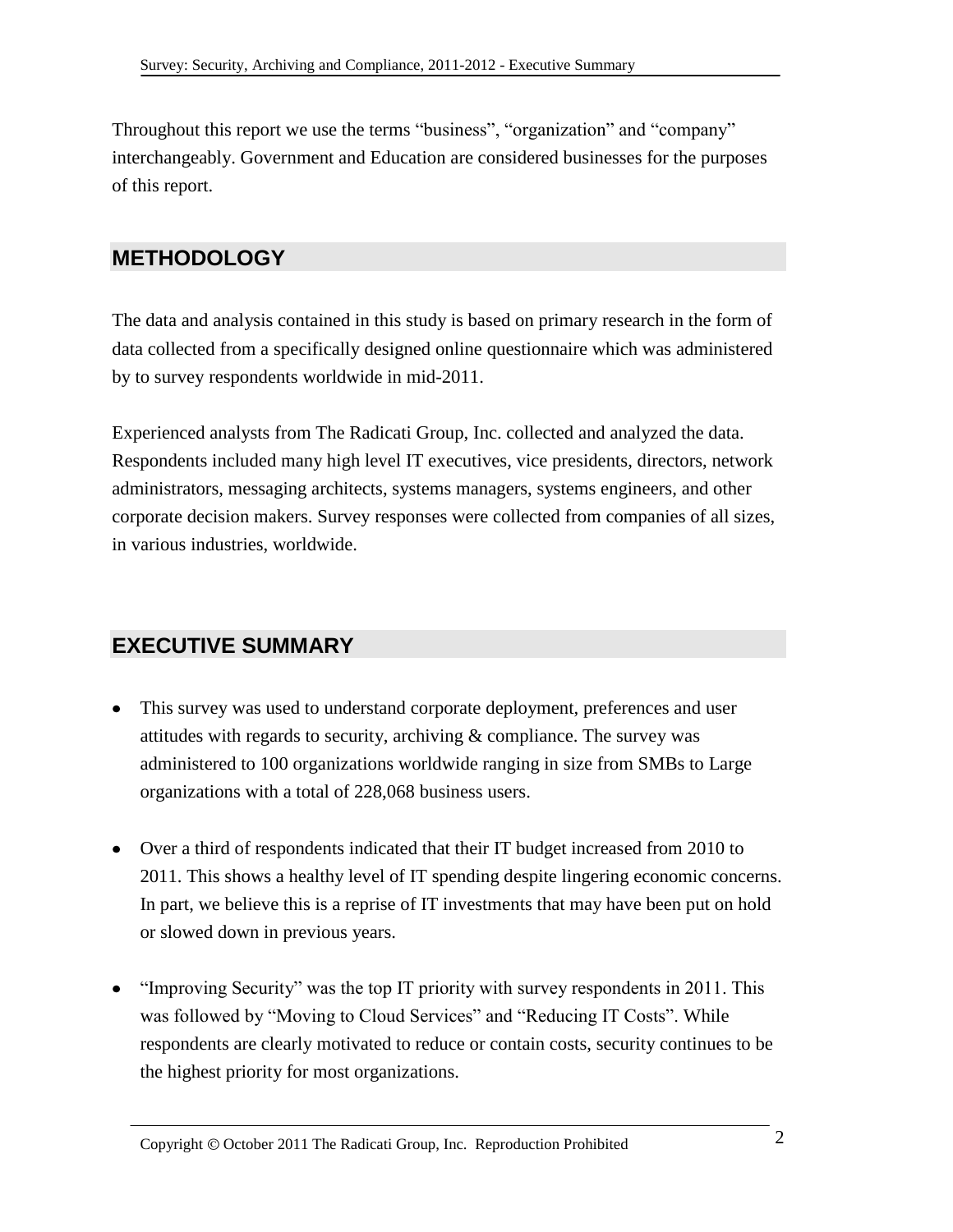- Respondents indicated on average that about 16% of the email they receive is spam. This is slightly lower than last year when respondents reported that 19% of email received was spam. This decrease is very positive, especially considering that overall Internet spam traffic continues to increase. It shows that for the most part email security solutions are making headway in keeping under control the amount of spam that reaches end-users' inbox.
- Unsolicited email is often aimed at helping to sell a product or service, so we asked respondents whether they have ever purchased a product or a service as a result of unsolicited email. 20% of respondents indicated that they purchased something as a result of an unsolicited email. This is fairly high and it continues to validate unsolicited email as an effective way to do marketing.
- Viruses and other malware are a continuing concern with business and consumer users. Respondents indicated an average of 5.2 malware incidents per month, which required an average clean-up time per incident of 3.9 hours. This was slightly higher than last year's response, when the average number of incidents was 3.5 per month, and the average clean-up time was 3.3 hours. Despite advances in technology, virus threats continue to increase and are becoming more difficult to clean up.
- Email archiving is gaining penetration across all industries with over half of survey respondents indicating they have an email archiving solution in place.
- eDiscovery and DLP, however, are still lagging behind in adoption as organizations do not always have a clear view of what these services provide.
- Table 1, shows the spam percentage received by users in 2011 vs. 2010. The percentage of spam decreased from 19% in a similar survey last year in 2010, to 16% this year.